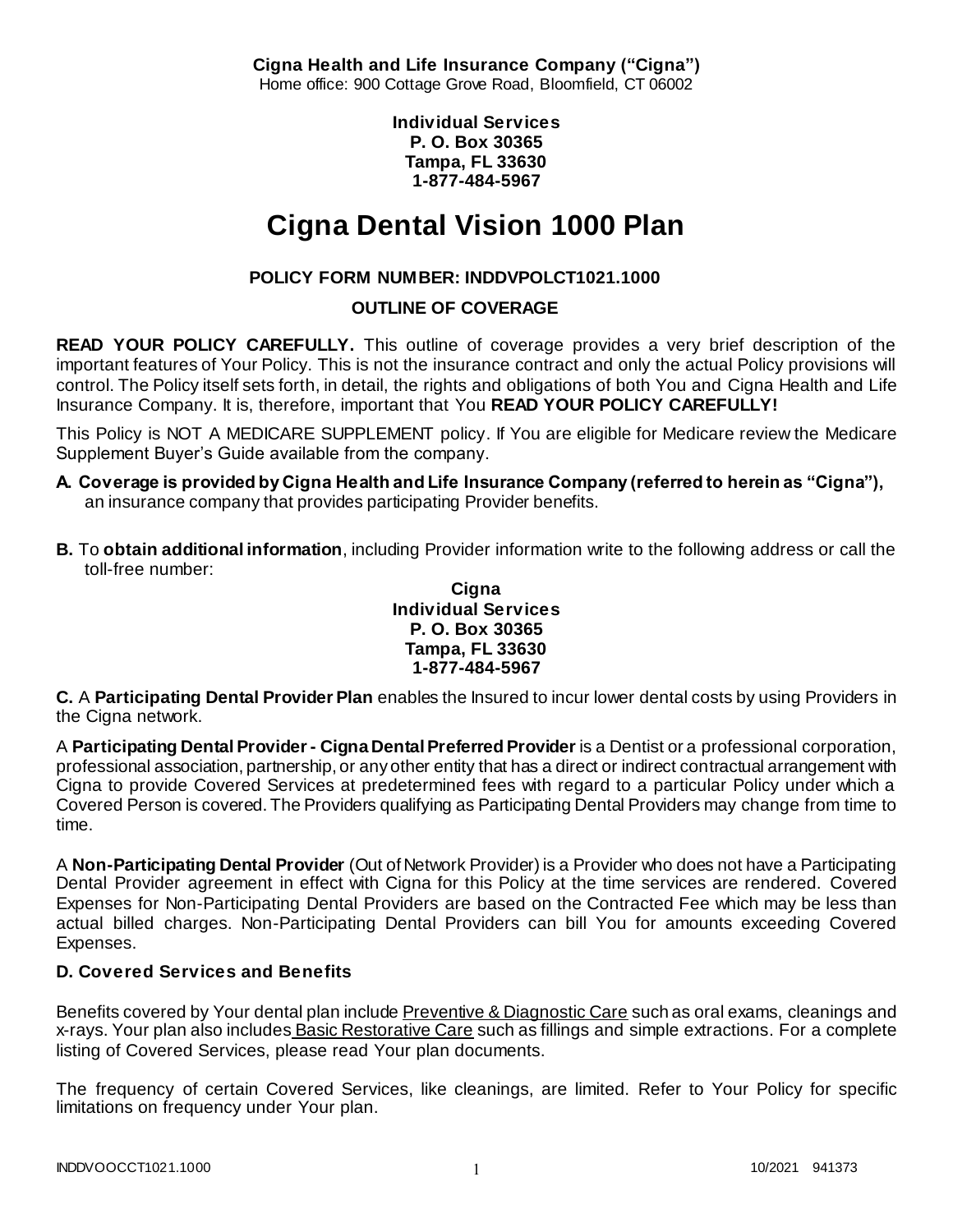### **Benefit Schedule**

The benefits outlined in the table below show the payment percentages for Covered Expenses **AFTER** any applicable Deductibles have been satisfied unless otherwise stated.

# **CIGNA DENTAL AND VISION INSURANCE** *The Schedule*

### **For You and Your Dependents**

#### **The Schedule – Dental Benefits**

If You select a Participating Dental Provider, Your cost will be less than if You select a Non-Participating Dental Provider.

#### **Emergency Services**

The Benefit Percentage payable for Emergency Services charges made by a Non-Participating Dental Provider is the same Benefit Percentage as for Participating Dental Provider Charges. Dental Emergency services are required immediately to either alleviate pain or to treat the sudden onset of an acute dental condition. These are usually minor procedures performed in response to serious symptoms, which temporarily relieve significant pain, but do not effect a definitive cure, and which, if not rendered, will likely result in a more serious dental or medical complication.

#### **Dental Deductibles**

Dental Deductibles are expenses to be paid by You or Your Dependent. Dental Deductibles are in addition to any Coinsurance. Once the Dental Deductible maximum in The Schedule has been reached You and Your family need not satisfy any further dental deductible for the rest of that year.

#### **Participating Dental Provider Payment**

Participating Dental Provider services are paid based on the Contracted Fee agreed upon by the provider and Cigna.

**Non-Participating Dental Provider Payment** Non-Participating Dental Provider services are paid based on the Contracted Fee.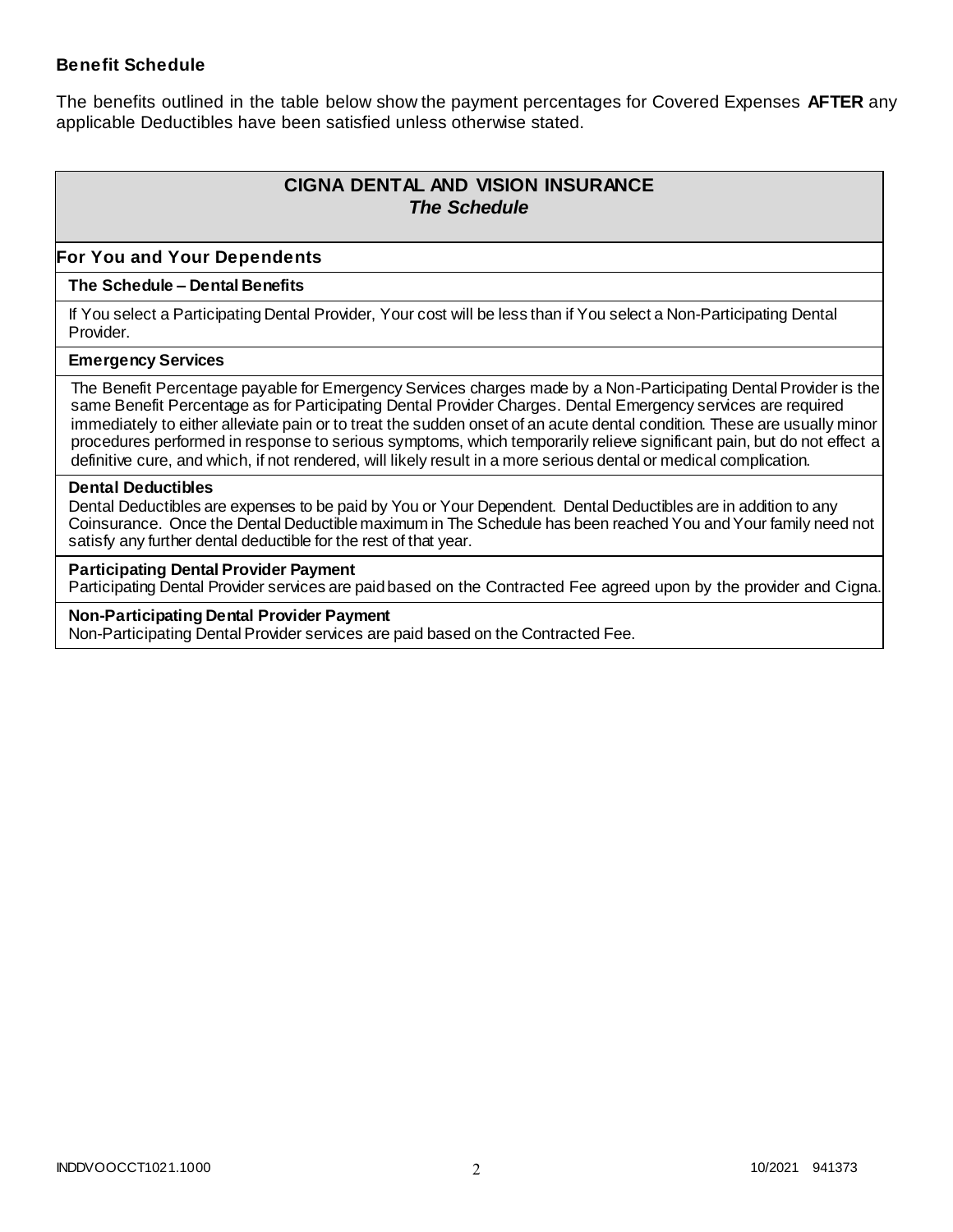| DENTAL BENEFIT HIGHLIGHTS                                                                                                                                     |                                                  |
|---------------------------------------------------------------------------------------------------------------------------------------------------------------|--------------------------------------------------|
| Classes I, II<br><b>Calendar Year Maximum</b>                                                                                                                 | \$1,000 per person                               |
| <b>Calendar Year Dental Deductible</b><br>Individual                                                                                                          | \$50 per person                                  |
|                                                                                                                                                               | Not Applicable to Class I                        |
| <b>Family Maximum</b>                                                                                                                                         | \$150 per family                                 |
|                                                                                                                                                               | Not Applicable to Class I                        |
| <b>Class I</b>                                                                                                                                                | The Percentage of Covered Expenses the Plan Pays |
| Preventive Care<br>Oral Exams<br>Routine Cleanings<br>Routine X-rays<br><b>Fluoride Application</b><br><b>Sealants</b><br>Space Maintainers (non-orthodontic) | 100%                                             |
| <b>Class II</b>                                                                                                                                               | The Percentage of Covered Expenses the Plan Pays |
| <b>Basic Restorative</b><br>Fillings<br>Oral Surgery, Simple Extractions<br>Emergency Care to Relieve Pain<br>Non-Routine X-rays                              | 70% after dental deductible                      |

| The Schedule - Vision Benefits                                                                  |                                                                                         |
|-------------------------------------------------------------------------------------------------|-----------------------------------------------------------------------------------------|
| VISION BENEFIT HIGHLIGHTS                                                                       |                                                                                         |
| Eye Examinations, including refraction                                                          | The plan pays 30% of expenses, not to exceed a \$50 calendar<br>year maximum per person |
| Materials (corrective eyeglasses or contact<br>lenses, including fittings and follow-up visits) | \$100 calendar year maximum per person                                                  |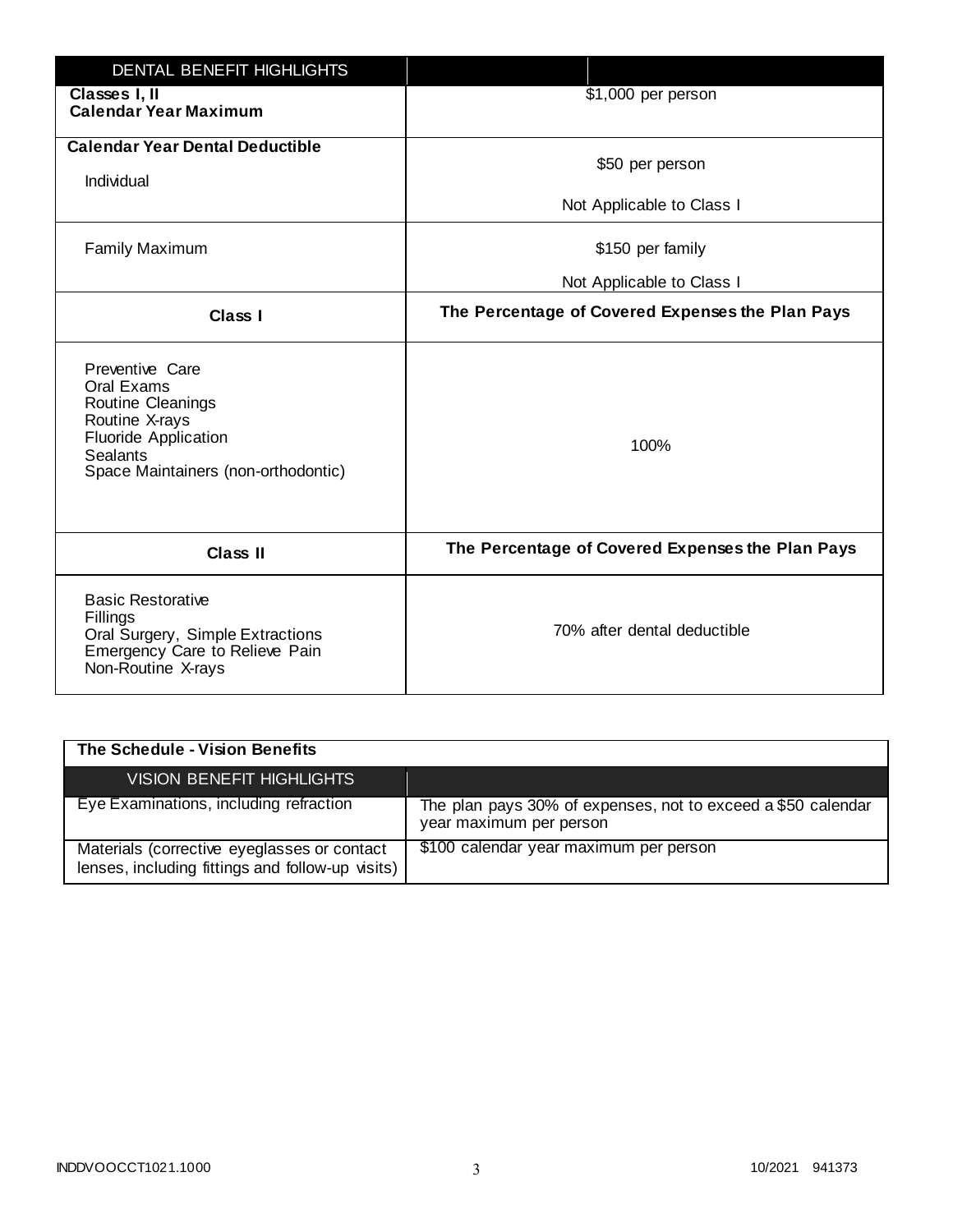# **Waiting Periods**

There is no waiting period for Class I or II dental benefits or for vision benefits.

### **Missing Teeth Limitation**

There is no payment for replacement of teeth that are missing when a person first becomes insured.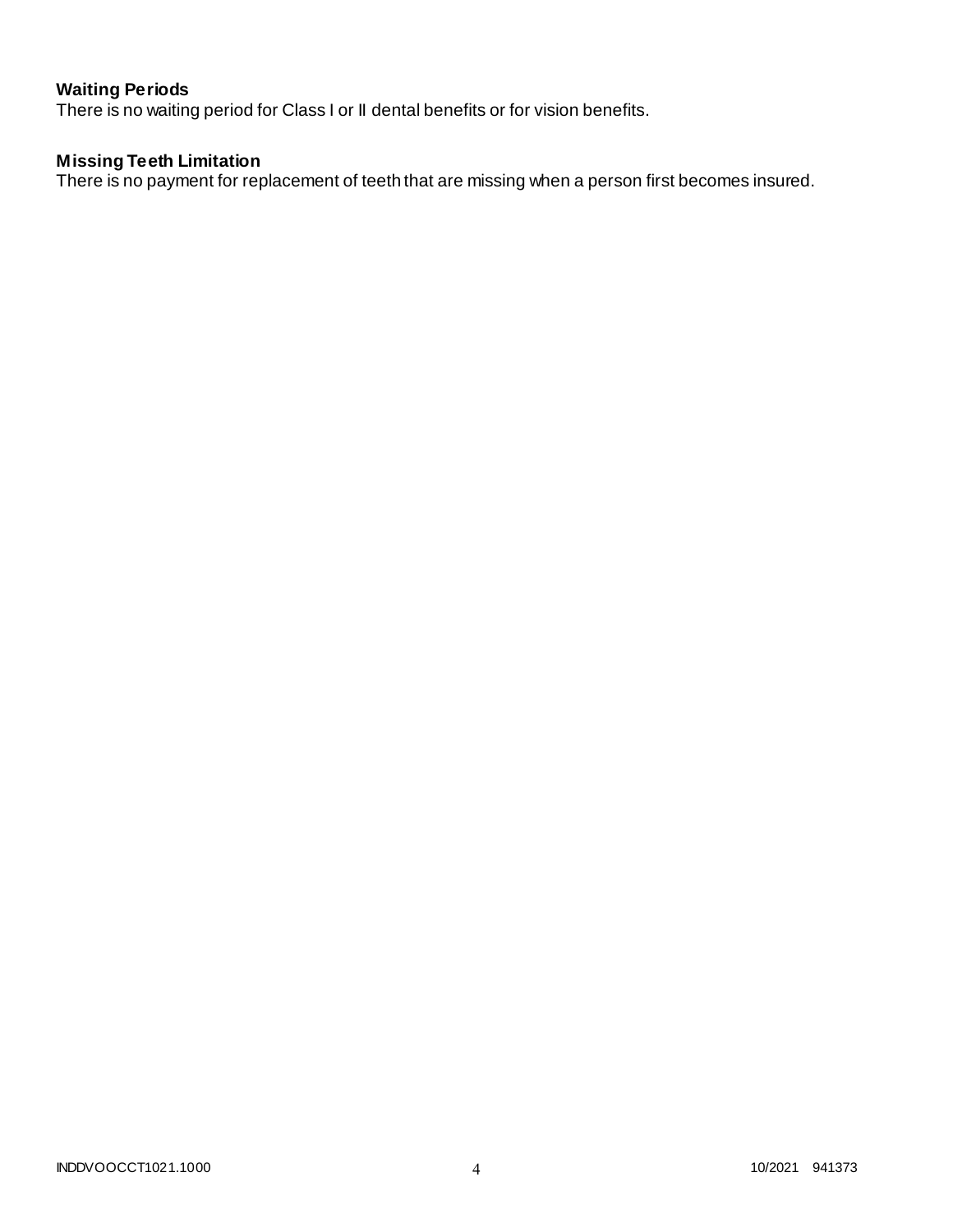# **E. Insured's Financial Responsibility**

The Insured is responsible for paying the monthly or quarterly premium on a timely basis. The Insured is also responsible to pay Providers for charges that are applied to the Deductibles, Coinsurance, and any amounts charged by Non-Participating Dental Providers in excess of the Contracted Fee. In addition, any charges for Medically Necessary and/or Dentally Necessary items that are excluded under the Policy are the responsibility of the Insured.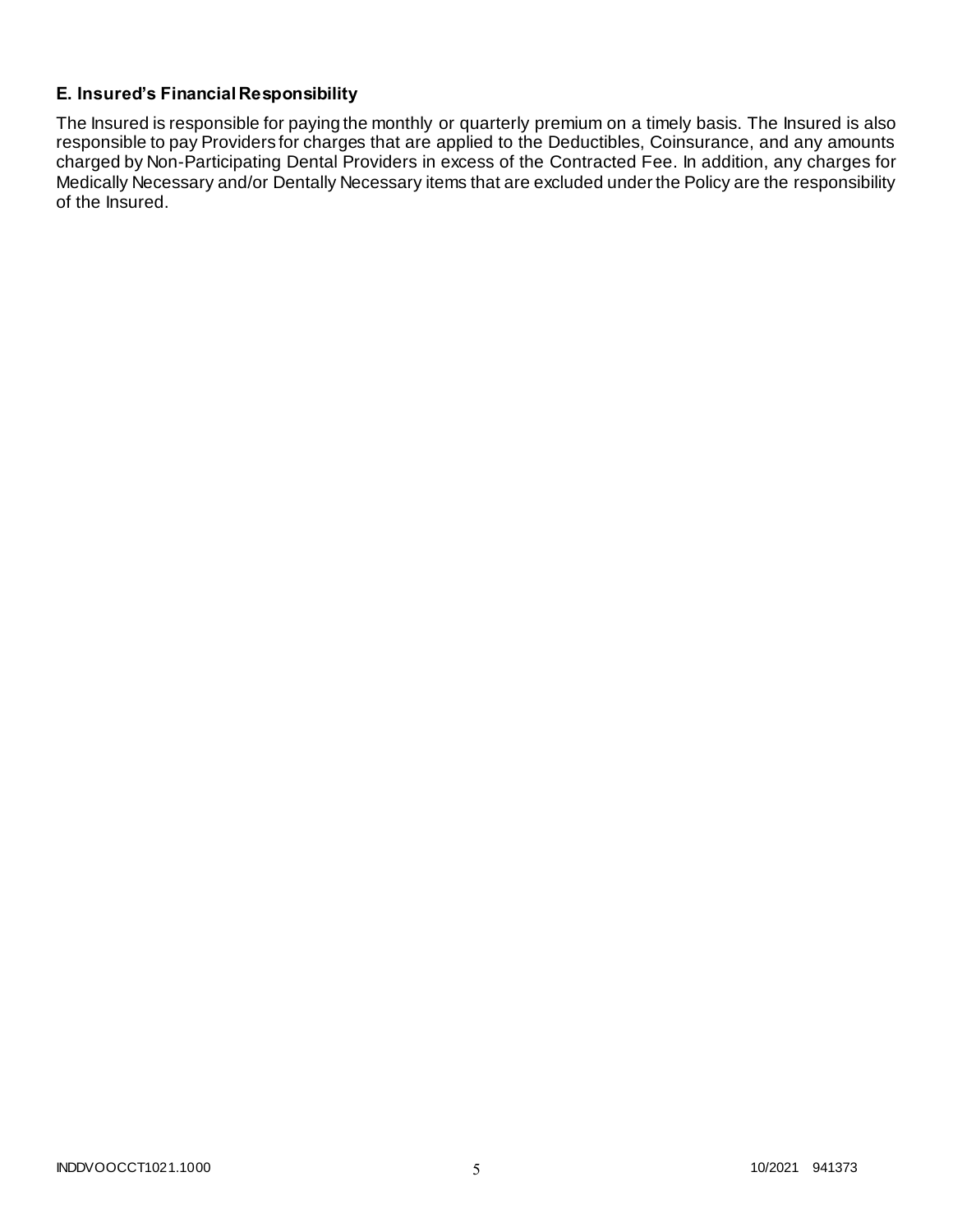# **F. Exclusions And Limitations: What Is Not Covered By This Policy**

# **Expenses Not Covered**

Covered Expenses will not include, and no payment will be made for:

- procedures which are not included in the list of Covered Dental Services or Covered Vision Services;
- cone beam imaging;
- instruction for plaque control, oral hygiene and diet;
- core build-ups;
- veneers;
- precious or semi-precious metals for crowns, bridges and abutments;
- restoration of teeth which have been damaged by erosion, attrition or abrasion;
- bite registrations; precision or semi-precision attachments; or splinting;
- implants or implant related services;
- orthodontic treatment, except for the treatment of cleft lip and cleft palate;
- general anesthesia or intravenous sedation, when used for the purposes of anxiety control or patient management is not covered; may be considered only when medically or dentally necessary and when in conjunction with covered complex oral surgery;
- athletic mouth guards;
- services performed solely for cosmetic reasons;
- personalization or decoration of any dental device or dental work;
- replacement of an appliance per benefit quidelines;
- services that are deemed to be medical in nature;
- services and supplies received from a hospital;
- prescription drugs;
- plano lenses;
- VDT (video display terminal)/computer eyeglass benefit;
- medical or surgical treatment of the eyes;
- any type of corrective vision surgery, including LASIK surgery, radial ketatonomy (RK), automated lamellar keratoplasty (ALK), or conductive keratoplasty (CK);
- Orthoptic or vision training and any associated supplemental testing;
- any eye examination, or any corrective eyewear, required by an employer as a condition of employment;
- safety eyewear;
- sub-normal vision aids or non-prescription lenses; or
- Magnification or low vision aids not shown as covered in the Schedule of Vision Coverage.

# **General Limitations**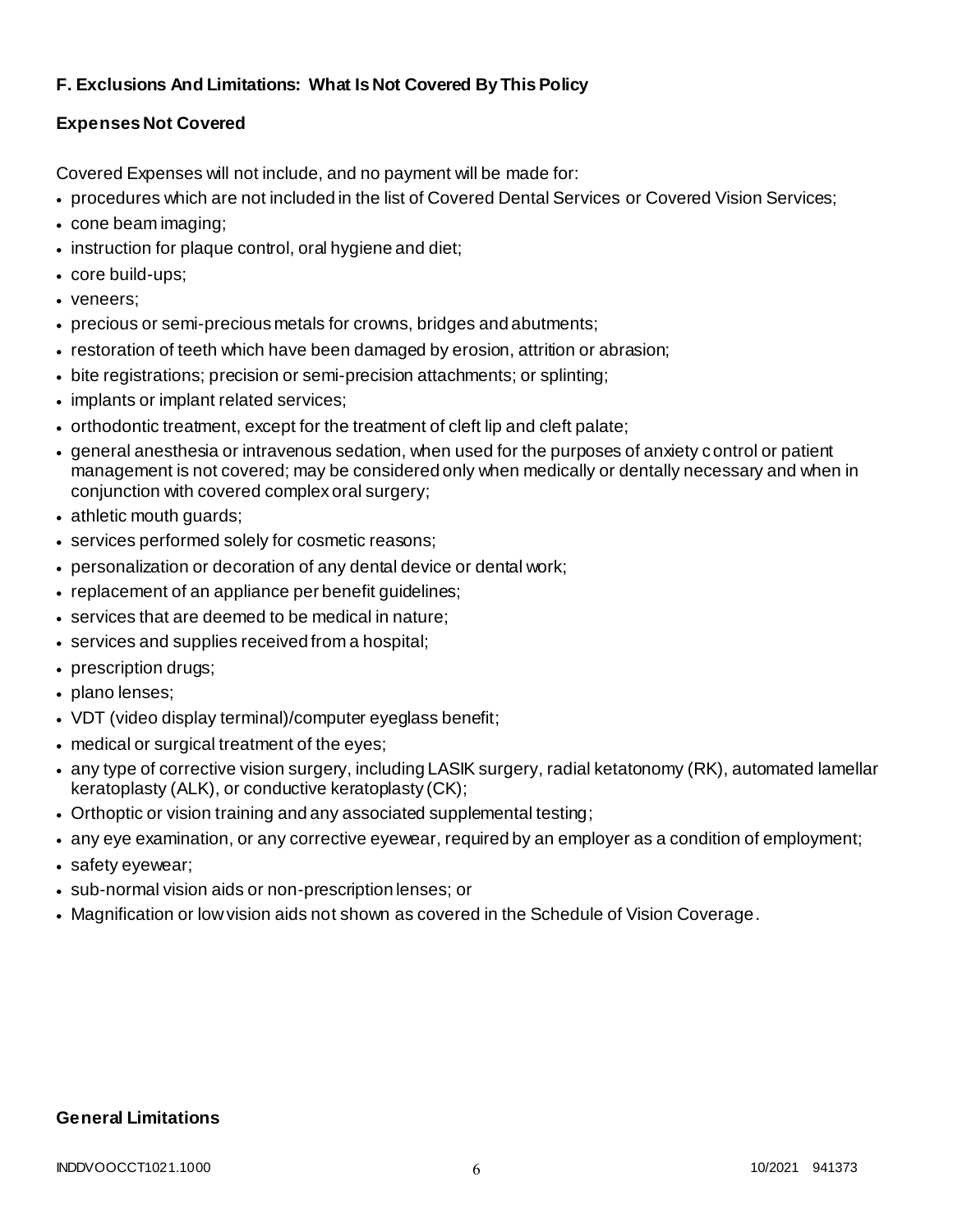No payment will be made for expenses incurred for You or any one of Your Dependents:

- For services not specifically listed as Covered Services in this Policy;
- For services or supplies that are not Medically Necessary;
- For services received before the Effective Date of coverage;
- For services received after coverage under this Policy ends;
- For services for which You have no legal obligation to pay or for which no charge would be made if You did not have insurance coverage;
- For Professional services or supplies received or purchased directly or on Your behalf by anyone, including a Provider, from any of the following:
	- **Yourself or Your employer;**
	- a person who lives in the Covered Person's home, or that person's employer;
	- a person who is related to the Covered Person by blood, marriage or adoption, or that person's employer.
- for or in connection with an Injury arising out of, or in the course of, any employment for wage or profit;
- for or in connection with a Sickness which is covered under any workers' compensation or similar law;
- for charges made by a Hospital owned or operated by or which provides care or performs services for, the United States Government, if such charges are directly related to a condition which occurred while serving in the military or an associated auxiliary unit;
- services or supplies received due to an act of war, declared or undeclared while serving in the military or an associated auxiliary unit;
- to the extent that payment is unlawful where the person resides when the expenses are incurred;
- for charges which the person is not legally required to pay;
- for charges which would not have been made if the person had no insurance;
- to the extent that billed charges exceed the rate of reimbursement as described in the Schedule;
- for charges for unnecessary care, treatment or surgery;
- to the extent that You or any of Your Dependents is in any way paid or entitled to payment for those expenses by or through a public program, other than Medicaid;
- for or in connection with experimental procedures or treatment methods not approved by the American Dental Association or the appropriate dental specialty society;
- Procedures that are a covered expense under any other plan which provides dental or vision benefits;
- To the extent that benefits are paid or payable for those expenses under the mandatory part of any auto insurance policy written to comply with a "no-fault" insurance law or an uninsured motorist insurance law. Cigna will take into account any adjustment option chosen under such part by You or any one of Your Dependents.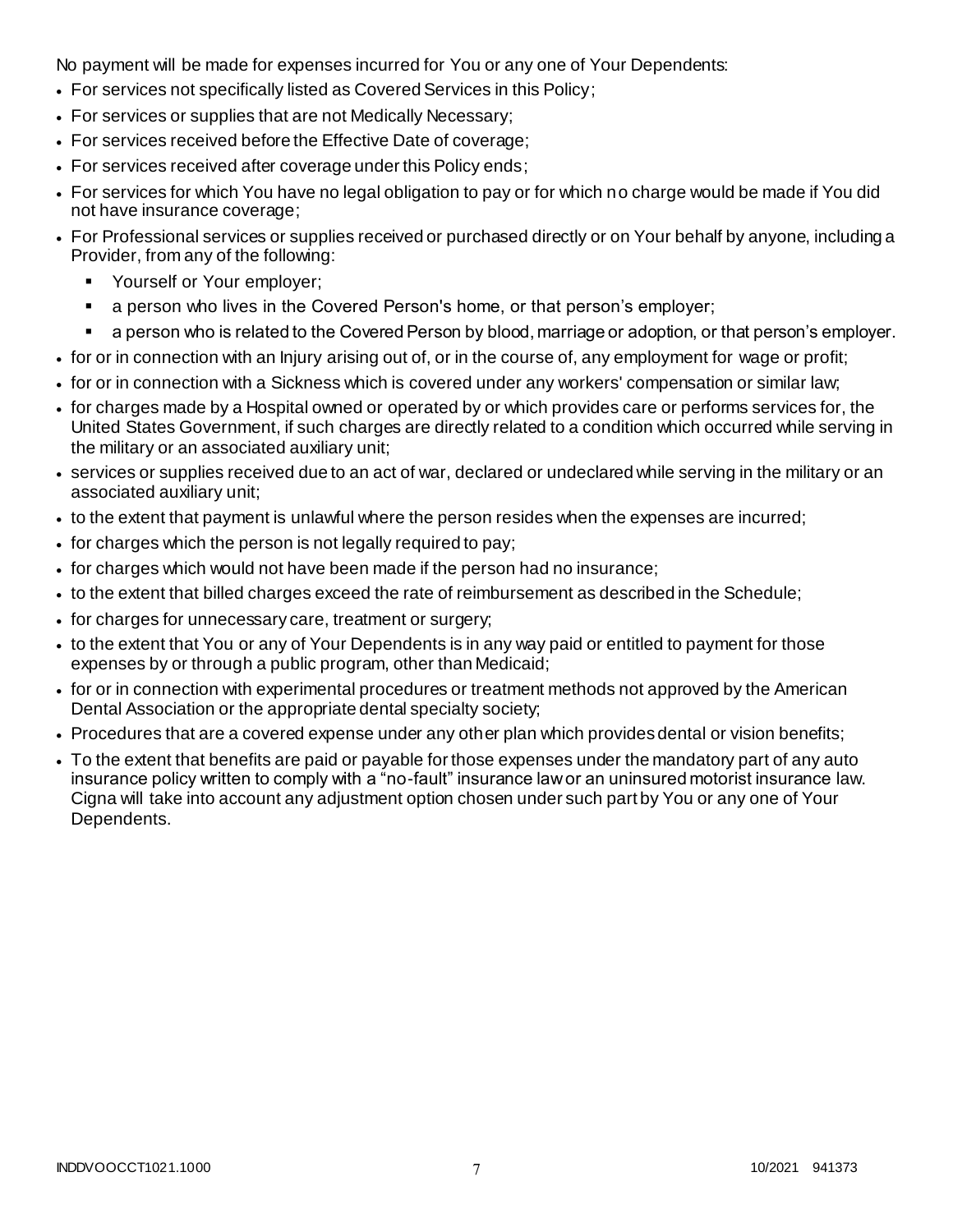### **G. Predetermination of Dental Benefits Program**

Predetermination of Benefits is a voluntary review of a Dentist's proposed treatment plan and expected charges. It is not preauthorization of service and is not required.

The treatment plan should include supporting pre-operative x-rays and other diagnostic materials as requested by Cigna's dental consultant. If there is a change in the treatment plan, a revised plan should be submitted.

Cigna will determine covered dental expenses for the proposed treatment plan. If there is no Predetermination of Benefits, Cigna will determine covered dental expenses when it receives a claim.

Review of proposed treatment is advised whenever extensive dental work is recommended when charges exceed **\$500**.

Predetermination of Benefits is not a guarantee of a set payment. Payment is based on the services that are actually delivered and the coverage in force at the time services are completed.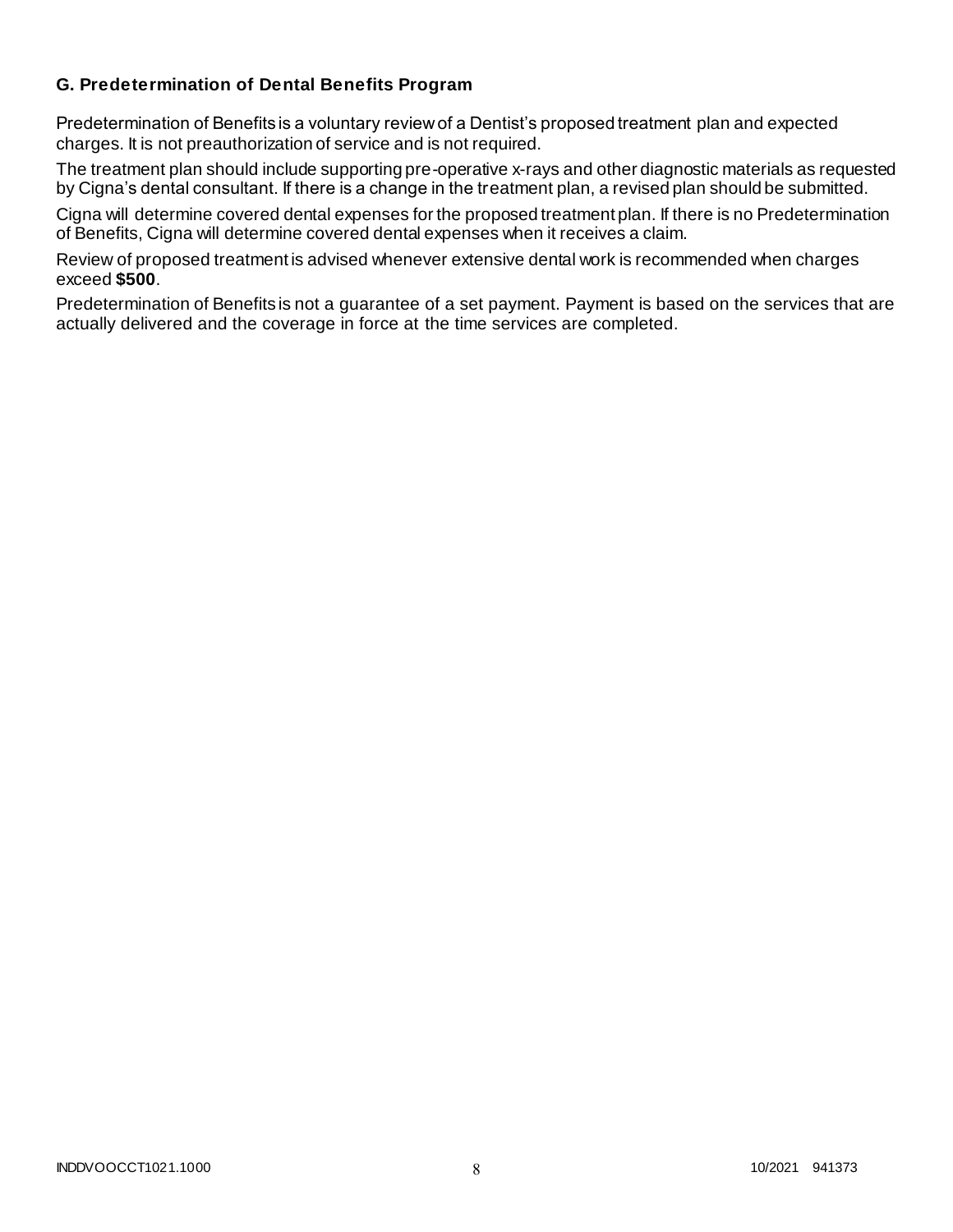### **H. General Provisions**

### **WHEN YOU HAVE A COMPLAINT OR AN APPEAL**

For the purposes of this section, any reference to "You," "Your" or "Yourself" also refers to a representative or provider designated by You to act on Your behalf, unless otherwise noted.

We want You to be completely satisfied with the care You receive. That is why We have established a process for addressing Your concerns and solving Your problems.

#### **Start with Member Services**

We are here to listen and help. If You have a concern regarding a person, a service, the quality of care, or contractual benefits, You can call Our toll-free number and explain Your concern to one of Our Customer Service representatives. You can also express that concern in writing. Please call or write to Us at the following:

Customer Services Toll-Free Number or address on mycigna.com, explanation of benefits or claim form

We will do Our best to resolve the matter on Your initial contact. If We need more time to review or investigate Your concern, We will get back to You as soon as possible, but in any case within 30 days. If You are not satisfied with the results of a coverage decision, You can start the appeals procedure.

#### **Appeals Procedure**

Cigna has a two step appeals procedure for coverage decisions. To initiate an appeal, You must submit a request for an appeal in writing within 365 days of receipt of a denial notice. You should state the reason why You feel Your appeal should be approved and include any information supporting Yo ur appeal. If You are unable or choose not to write, You may ask to register Your appeal by telephone. Call or write to Us at the toll-free number or address on Your Benefit Identification card, explanation of benefits or claim form.

#### **Level One Appeal**

Your appeal will be reviewed and the decision made by someone not involved in the initial decision. Appeals involving Medical Necessity or clinical appropriateness will be considered by a health care professional.

For level one appeals, We will respond in writing with a decision within 30 calendar days after We receive an appeal for a postservice coverage determination. If more time or information is needed to make the determination, We will notify You in writing to request an extension of up to 15 calendar days and to specify any additional information needed to complete the review.

If You are not satisfied with Our level-one appeal decision, You may request a level-two appeal.

### **Level Two Appeal**

If You are dissatisfied with Our level one appeal decision, You may request a second review. To start a level two appeal, follow the same process required for a level one appeal.

Most requests for a second review will be conducted by the Appeals Committee, which consists of at least three people. Anyone involved in the prior decision may not vote on the Committee. For appeals involving Medical Necessity or clinical appropriateness, the Committee will consult with at least one Dentist reviewer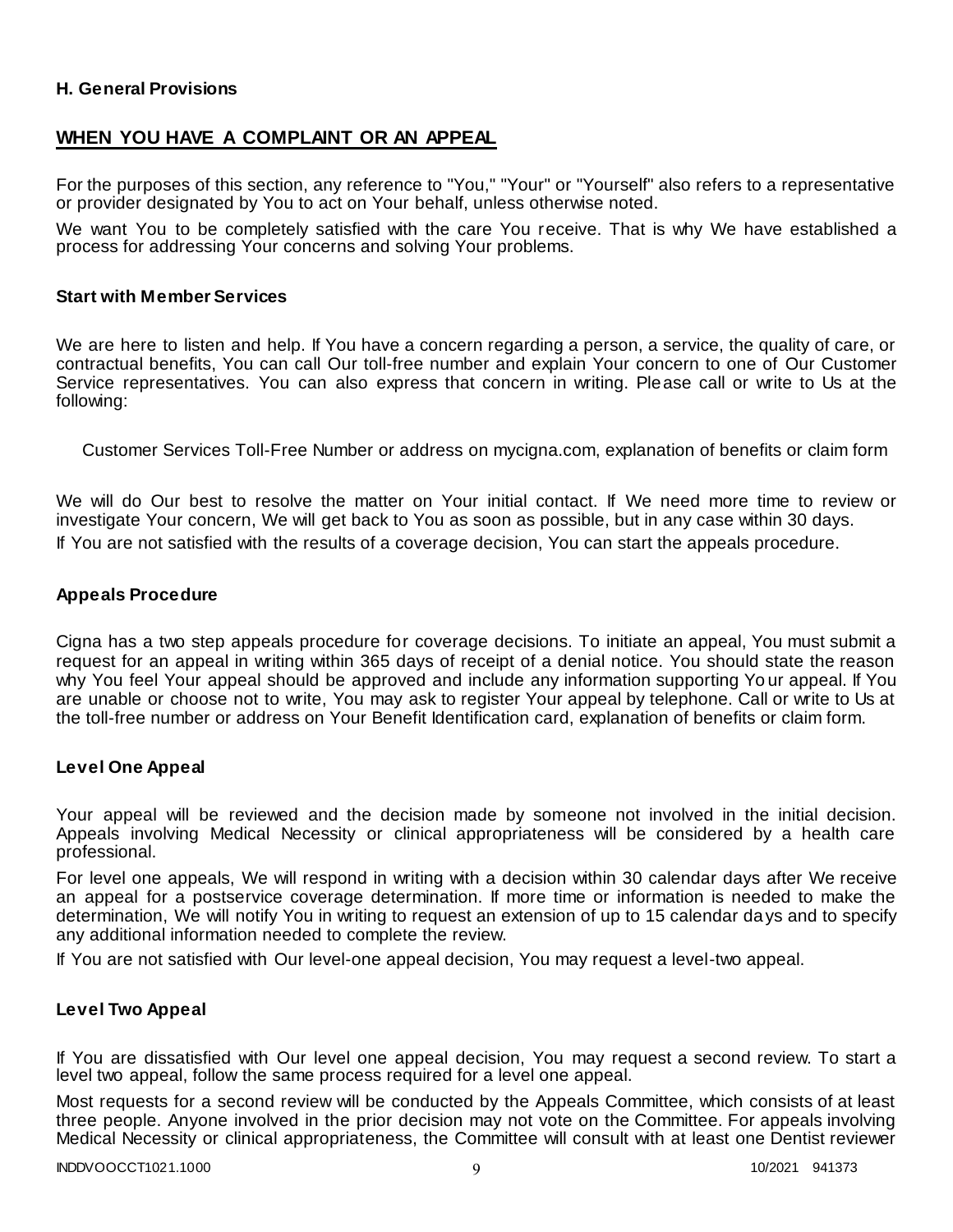in the same or similar specialty as the care under consideration, as determined by Cigna's Dentist reviewer. You may present Your situation to the Committee in person or by conference call.

For level two appeals We will acknowledge in writing that We have received Your request and schedule a Committee review. For postservice claims, the Committee review will be completed within 30 calendar days. If more time or information is needed to make the determination, We will notify You in writing to request an extension of up to 15 calendar days and to specify any additional information nee ded by the Committee to complete the review. You will be notified in writing of the Committee's decision within five working days after the Committee meeting, and within the Committee review time frames above if the Committee does not approve the requested coverage.

### **Notice of Benefit Determination on Appeal**

Every notice of an appeal decision will be provided in writing or electronically and, if an adverse determination, will include:

- (1) the specific reason or reasons for the denial decision;
- (2) reference to the specific Policy provisions on which the decision is based;
- (3) a statement that the claimant is entitled to receive, upon request and free of charge, reasonable access to and copies of all documents, records, and other Relevant Information as defined;
- (4) upon request and free of charge, a copy of any internal rule, guideline, protocol or other similar criterion that was relied upon in making the adverse determination regarding Your appeal, and an explanation of the scientific or clinical judgment for a determination that is based on a medical necessity, experimental treatment or other similar exclusion or limit.

#### **Relevant Information**

Relevant Information is any document, record, or other information which was relied upon in making the benefit determination; was submitted, considered, or generated in the course of making the benefit determination, without regard to whether such document, record, or other information was relied upon in making the benefit determination; demonstrates compliance with the administrative processes and safeguards required by federal law in making the benefit determination; or constitutes a statement of policy or guidance with respect to the plan concerning the denied treatment option or benefit or the claimant's diagnosis, without regard to whether such advice or statement was relied upon in making the benefit determination.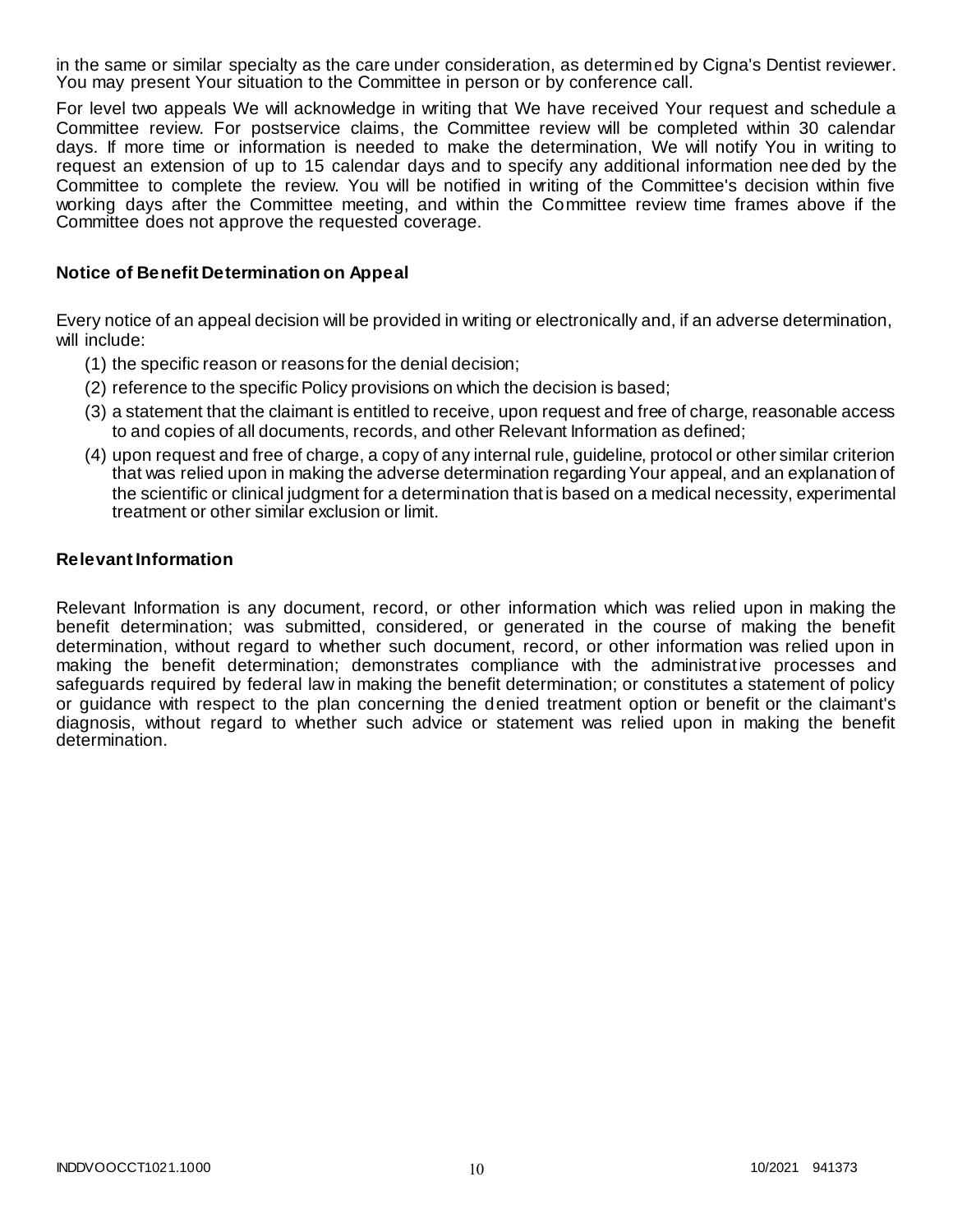# **I. Participating Dental Providers**

Cigna will provide a current list of Dentists currently participating with Cigna and their locations to each Covered Person upon request.

To verify if a Dentist is currently participating with Cigna and is accepting new Cigna Insureds, the Covered Person should visit Our website at mycigna.com.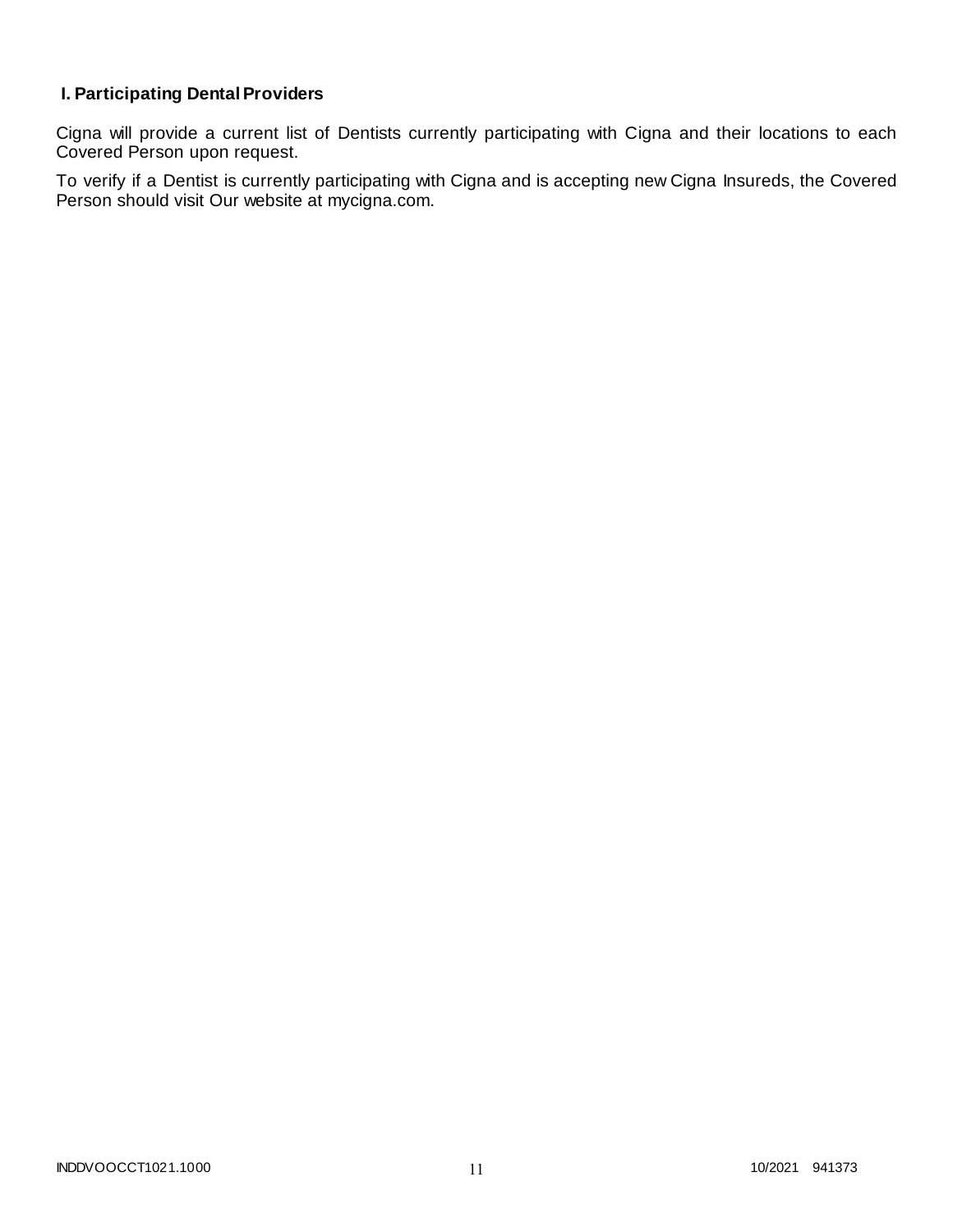### **J. Renewability, Eligibility, and Continuation**

1. The Policy will renew except for the specific events stated in the Policy. Cigna may change the premiums of the Policy with 60 days written notice to the Insured. However, Cigna will not refuse to renew or change the premium schedule for the Policy on an individual basis, but only for all Insureds in the same class and covered under the same Policy as You.

2. The individual plan is designed for residents of Connecticut who are not enrolled under or covered by any other group or individual health coverage. You must notify Cigna of all changes that may affect any Covered Person's eligibility under the Policy.

3. You or Your Dependent(s) will become ineligible for coverage:

- When premiums are not paid according to the due dates and grace periods described in the premium section.
- With respect to Your Spouse, Domestic Partner, or partner to a Civil Union: when the Spouse is no longer married to the Insured or when the union is dissolved.
- With respect to You and Your Family Member(s): when You no longer meet the requirements listed in the Conditions of Eligibility section.
- The date the Policy terminates.
- When the Insured no longer lives in the Service Area.

4. If a Covered Person's eligibility under this Plan would terminate due to the Insured's death, divorce or if other Dependents would become ineligible due to age or no longer qualify as dependents for coverage under this Plan; except for the Insured's failure to pay premium, the Covered Person's insurance will be continued if the Covered Person exercising the continuation right notifies Cigna and pays the appropriate monthly premium within 60 days following the date this Policy would otherwise terminate.